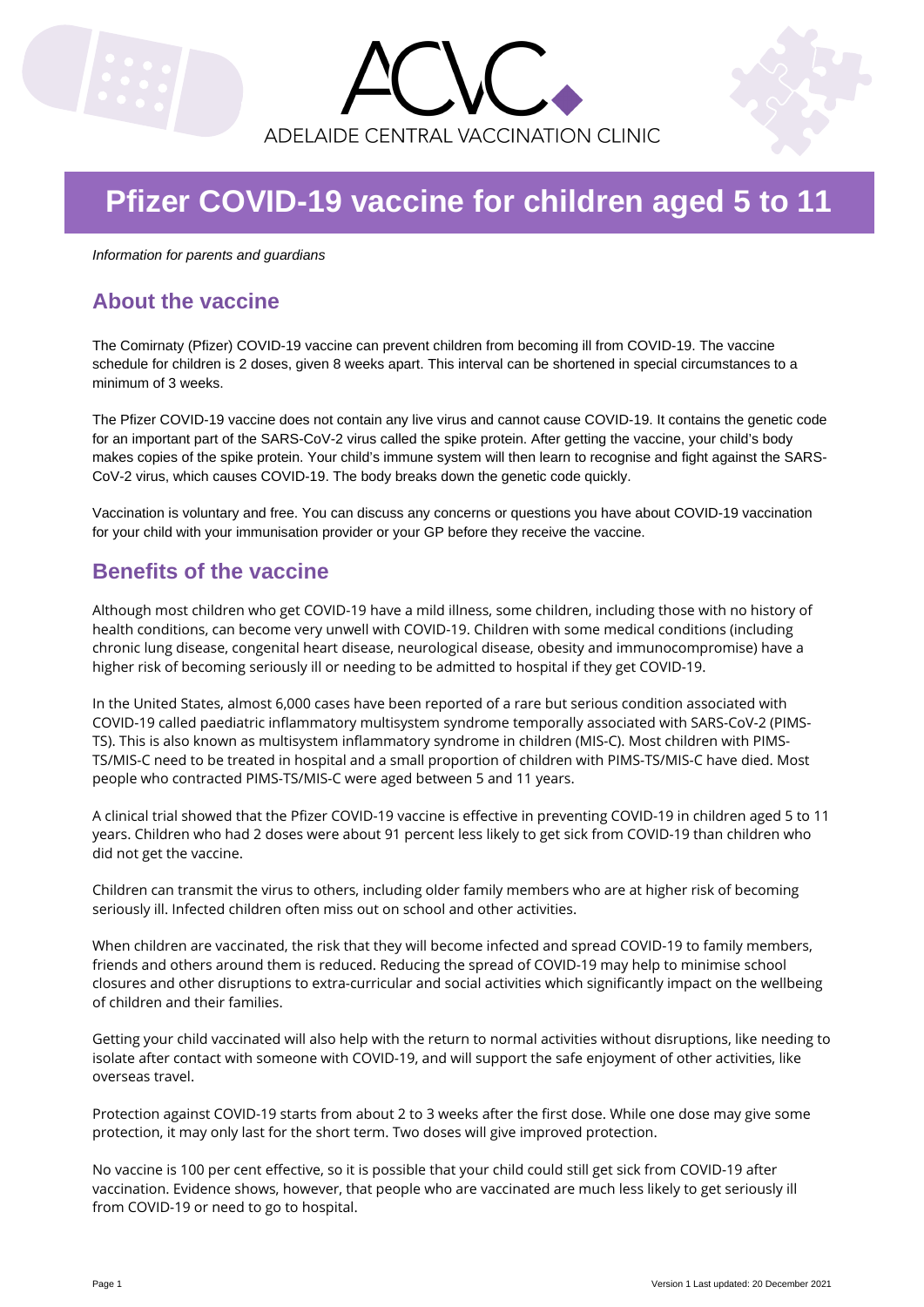# **Safety of the vaccine**

The safety of the Pfizer COVID-19 vaccine has been tested in more than 3,500 children aged 5 to 11 years in the clinical trial and a safety expansion group. The trial showed that the vaccine is safe in children and most side effects were mild.

The Pfizer COVID-19 vaccine for children aged 5 to 11 years is a smaller dose (one third of the active component of the vaccine) than the vaccine for people aged 12 years and over.

In the United States, vaccination of children aged 5 to 11 years with the Pfizer COVID-19 vaccine started on 4 November 2021. As at 9 December 2021, more than 5 million children in this age group have received at least one dose and more than 2 million have received both doses of the Pfizer COVID-19 vaccine. No specific safety concerns have been identified in this age group in this large, real-world population, where the number of children vaccinated is already greater than the approximately 2.3 million children aged 5–11 years in Australia.

Expected side effects in the first one to two days after vaccination are less common in children than in teenagers and young adults. The most common side effects include a sore arm, headache and fatigue. These usually go away on their own or are treated with over the counter medication like paracetamol or ibuprofen. Children don't usually need to see a doctor for these mild side effects after receiving a COVID-19 vaccine.

The Pfizer COVID-19 vaccine has a very rare risk of heart inflammation (called myocarditis or pericarditis). Myocarditis and/or pericarditis occurs very rarely in younger people, including adolescents and children 12 years of age and older, who have had the Pfizer Comirnaty vaccine or the Moderna Spikevax vaccine. It is more common after dose 2 and in males. In the USA, from data reported through to 11 June 2021, the rate of myocarditis/pericarditis in female adolescents aged 12-17 years was 9.1 per million doses, and in male adolescents aged 12-17 years 66.7 per million doses of an mRNA COVID-19 vaccine given. The rate and severity of myocarditis in children is expected to be lower than that in adolescents, and more mild. Myocarditis is more commonly seen in males under 30 years of age after the second dose. Most people who have had these conditions after their vaccine have recovered fully.

The clinical trial in children aged 5 to 11 years did not have enough participants to assess rates of myocarditis or pericarditis following vaccination with the Pfizer COVID-19 vaccine, but no specific safety concerns have been identified so far from millions of doses of this vaccine administered overseas to children aged 5 to 11 years. The benefits of vaccination outweigh this very rare risk, and vaccination is still recommended for all eligible age groups.

The Therapeutic Goods Administration (TGA) assesses all vaccines in Australia. For a vaccine to be approved, the TGA must assess that it is safe, effective and manufactured to a very high quality standard. A description of the process for approval of COVID-19 vaccines is available at: **www.tga.gov.au.**

The safety of COVID-19 vaccines has been, and will continue to be, monitored throughout the COVID-19 vaccination program, including for children.

For current information on the frequency and severity of myocarditis and pericarditis after the Pfizer COVID-19 vaccine, see the Australian Technical Advisory Group on Immunisation (ATAGI) weekly COVID-19 meeting updates, available at: **www.health.gov.au/committees-and-groups/australian-technical-advisory-group-on-immunisationatagi#statements.**

# **Who should not receive this vaccine?**

Your child should not receive the Pfizer COVID-19 vaccine if they have had:

- **Anaphylaxis** (a type of severe allergic reaction) to a previous dose of the Pfizer COVID-19 vaccine
- **Anaphylaxis after exposure to any component of the vaccine,** including polyethylene glycol (PEG)
- **Any other serious adverse event** that an experienced immunisation provider or medical specialist has confirmed was caused by a previous dose of the Pfizer COVID-19 vaccine, without another cause identified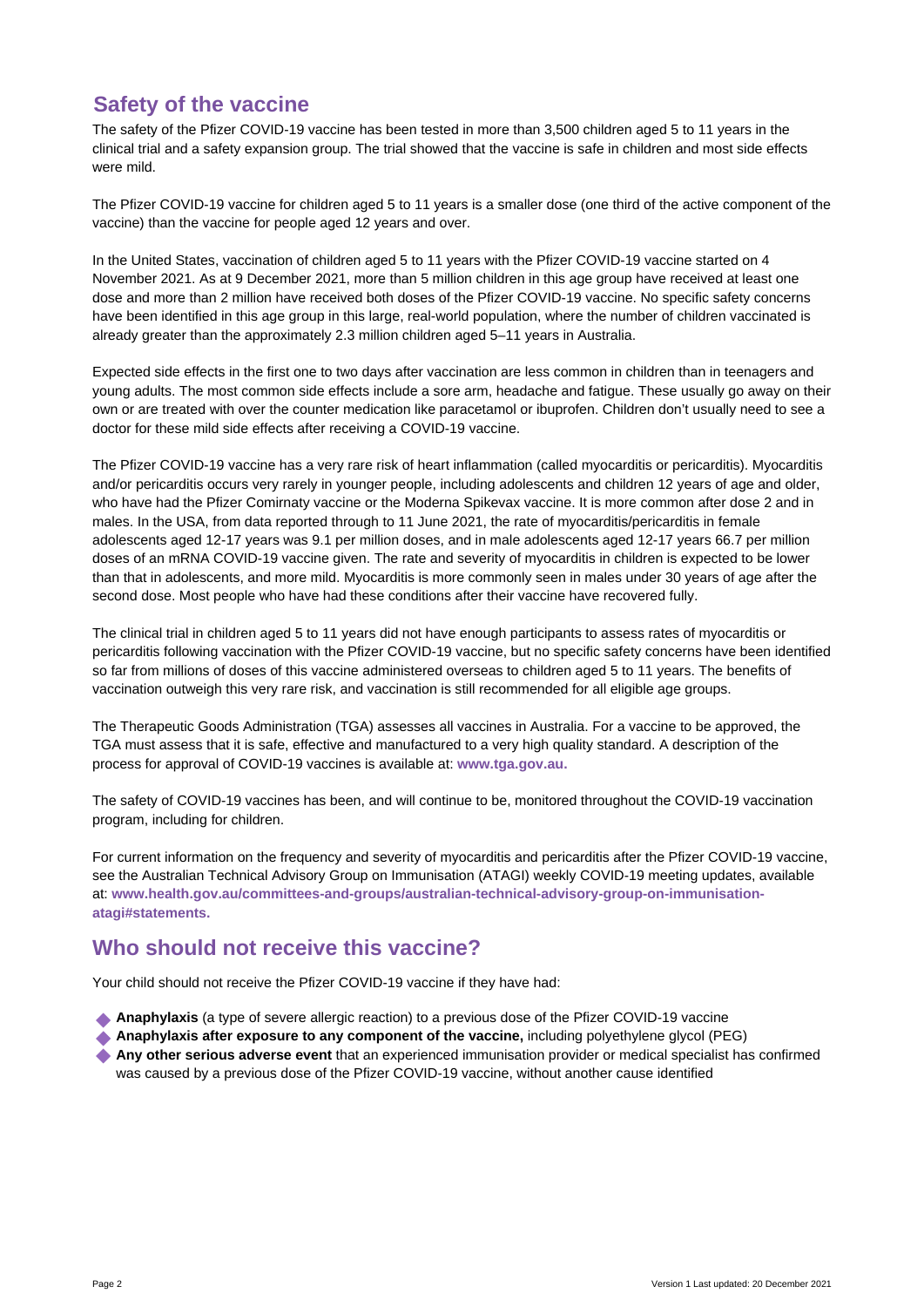# **Precautions for vaccination**

Children with certain conditions may need additional precautions such as staying for 30 minutes of observation after having their vaccine or consulting an allergy specialist. Tell your immunisation provider if your child has had:

- **An allergic reaction to a previous dose** or to a component of the Pfizer COVID-19 vaccine
- **Anaphylaxis to other vaccines or to other medicines** your provider can check to ensure there are no common components with the COVID-19 vaccine your child is receiving
- **Confirmed mastocytosis** with recurrent anaphylaxis that requires treatment

Tell your immunisation provider if your child has a **bleeding disorder** or is taking a **blood-thinning medication** (anticoagulant). This will help them determine whether it is safe for your child to have an intramuscular injection and help decide the best timing for injection.

### **Special circumstances to discuss before vaccination**

#### **Children with heart conditions**

Children with a history of any of the following conditions can receive the Pfizer COVID-19 vaccine. You should seek advice, however, from a GP, immunisation specialist or cardiologist about the best timing of vaccination and whether any additional precautions are recommended.

- Recent (within the past 3 months) myocarditis or pericarditis (heart inflammation)
- Acute rheumatic fever (with active heart inflammation) or acute rheumatic heart disease
- Acute decompensated heart failure

Tell your doctor if your child has had myocarditis or pericarditis diagnosed after a previous dose of the Pfizer COVID-19 vaccine.

#### **Children with weakened immune systems (immunocompromise)**

It is strongly recommended that children with immunocompromise receive COVID-19 vaccination. The Pfizer COVID-19 vaccine is not a live vaccine. It is safe in children with immunocompromise.

Children with immunocompromise, including those living with HIV, have a higher risk of severe illness from COVID-19, including a higher risk of death.

Some children with immunocompromise may have a reduced immune response to the vaccine, so it is important to consider other preventative measures, such as physical distancing, after vaccination.

### **Children with a history of COVID-19**

If your child has had COVID-19 in the past, tell your doctor or immunisation provider. COVID-19 vaccination is still strongly recommended in children who have already had COVID-19 infection. COVID-19 vaccination can be given after recovery from the infection, or can be deferred for up to six months after the acute illness (confirmed with a COVID-19 test). This is because evidence suggests that past infection reduces the risk of reinfection for at least six months.

### **Children who have recently received another vaccine**

Children can safely receive other vaccines any time before, after or at the same time as their COVID-19 vaccine. If your child has recently received another vaccine (within the last 7 days), it is best to let your immunisation provider know so they can correctly assess any side effects.

# **Children who turn 12 before their second dose**

The Pfizer COVID-19 vaccine for children aged 5 to 11 years contains a smaller dose of the active vaccine component compared with the dose for people aged 12 years and over. It is important that your child gets the correct vaccine for their age. If they received their first dose when they were 11 years old, and had their 12th birthday before their second dose, it is safe for them to receive the Pfizer COVID-19 vaccine for people aged 12 years and over for their second dose. This is also the usual practice for other types of vaccines where there are different dose strengths for different age groups.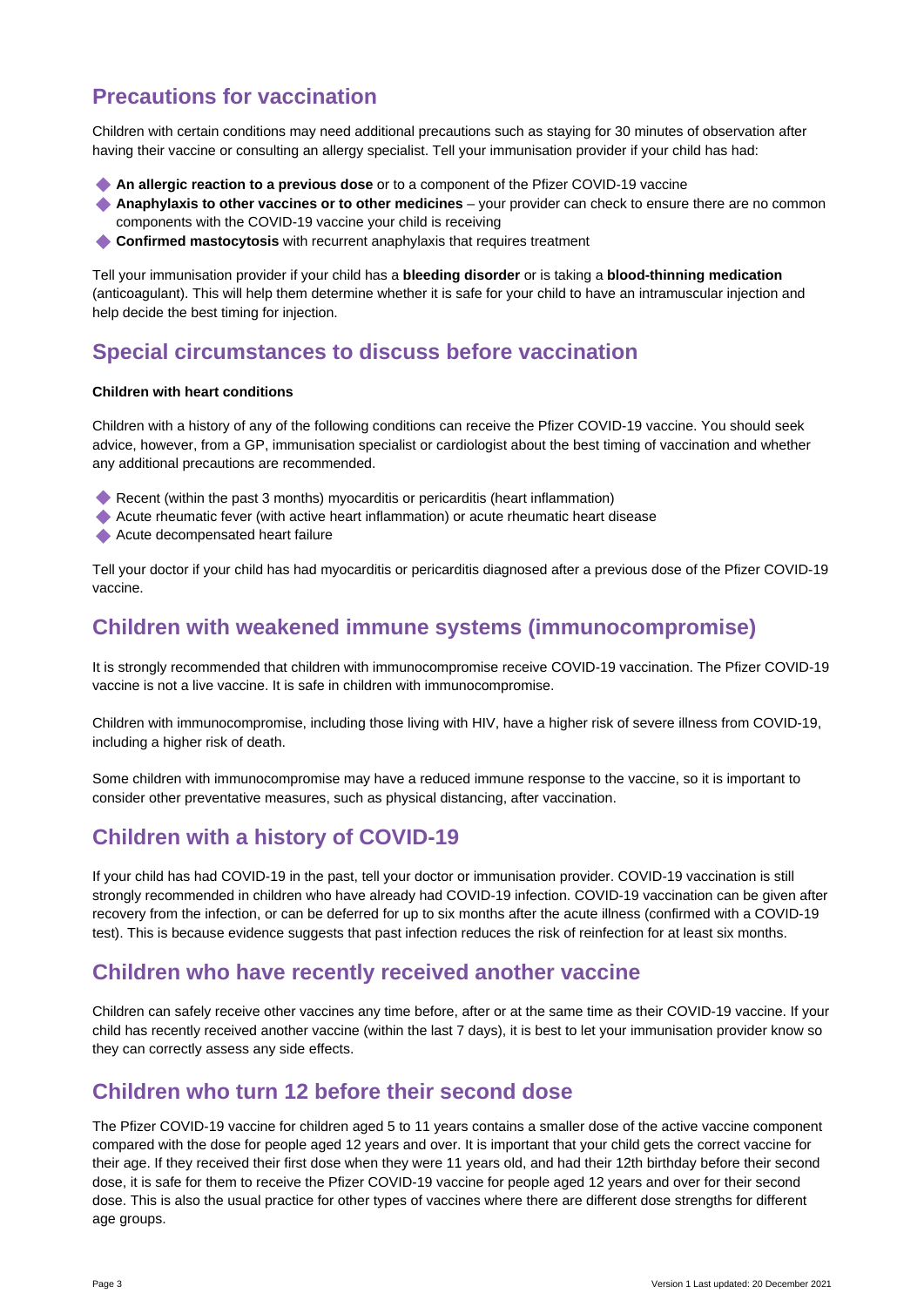# **What to expect after vaccination**

As with any vaccine, your child may have some side effects after receiving a COVID-19 vaccine.

#### **Common**

- ◆ Pain, redness or swelling at the injection site
- **◆ Tiredness**
- $\triangle$  Headache
- Fever and chills

#### **Less Common**

- **◆ Joint pain**
- **Muscle pain**
- **◆ Vomiting**

These side effects are usually mild and go away within one or two days. If your child experiences pain at the injection site or fever, headaches or body aches after vaccination, they can take paracetamol or ibuprofen. These help to reduce some of the above symptoms (paracetamol or ibuprofen does not need to be taken before vaccination). If there is swelling at the injection site, a cold compress can be applied.

**Rare** side effects reported after the Pfizer COVID-19 vaccine include:

- Severe allergic reaction (anaphylaxis)
- Myocarditis (inflammation of the heart muscle)
- Pericarditis (inflammation of the outer lining of the heart)

You should seek medical attention after vaccination if your child has:

- Symptoms of a severe allergic reaction, such as difficulty breathing, wheezing, a fast heartbeat, or if your child collapses
- Chest pain, pressure or discomfort, irregular heartbeat, skipped beats or 'fluttering', fainting, shortness of breath, pain with breathing
- New or unexpected symptoms, or if you are worried about a potential side effect
- An expected side effect of the vaccine that has not gone away after a few days, like headache, fever or chills

For non-urgent symptoms, you can see your regular healthcare provider (e.g. your GP).

Vaccinated people can still get COVID-19. Even if they have no symptoms, or only mild symptoms, they could still pass the virus on to others. This is why it is important after vaccination to continue other preventative measures, such as:

- **Physical distancing**
- $\triangle$  Hand washing
- Wearing a face mask (depending on age)
- COVID-19 testing and quarantine/isolation as required by your state/territory

If your child has been vaccinated, they should still get a COVID-19 test if they have symptoms that meet your local health authority's testing criteria.

### **Vaccine safety monitoring and reporting side effects**

You may be contacted by SMS or email in the week after your child has received each dose of the vaccine to see how they are feeling. This is part of our ongoing monitoring of the safety of COVID-19 vaccines.

You can report suspected side effects that your child experiences to your vaccination provider or other healthcare professional. They will then make a formal report on your child's behalf to your state or territory health department and/or the TGA.

If you would prefer to report it yourself, please visit www.tga.gov.au/reporting-suspected-side-effects-associated-covid-19-vaccine and follow the directions on the webpage.